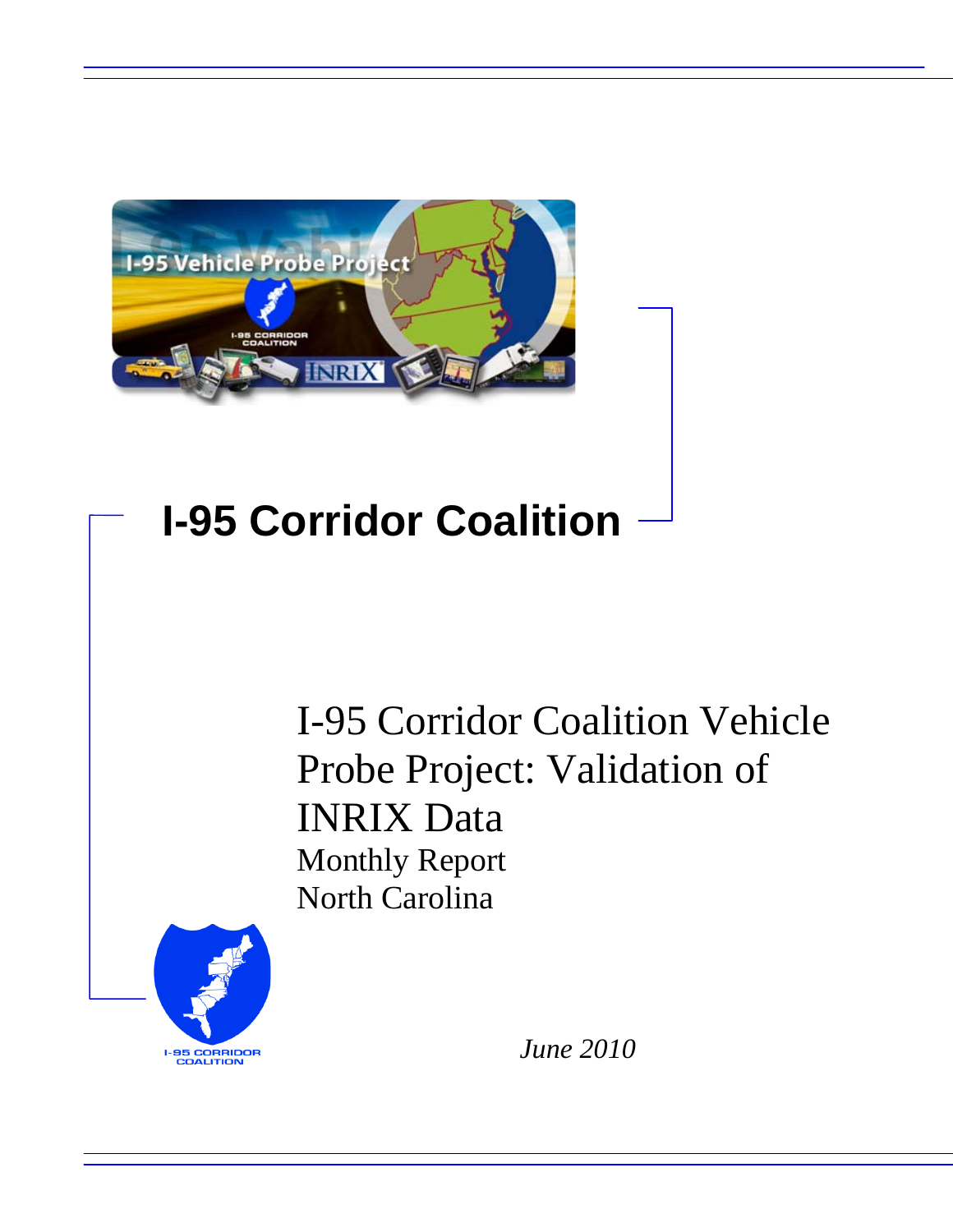# **I-95 CORRIDOR COALITION VEHICLE PROBE PROJECT: VALIDATION OF INRIX DATA JUNE 2010**

## *Monthly Report*

*Prepared for:*

I-95 Corridor Coalition

*Sponsored by:*

I-95 Corridor Coalition

*Prepared by:*

Ali Haghani, Masoud Hamedi, Kaveh Farokhi Sadabadi University of Maryland, College Park

*Acknowledgements:*

The research team would like to express its gratitude for the assistance it received from the state highway officials in Delaware, Maryland, New Jersey, North Carolina, and Virginia during the course of this study. Their effort was instrumental during the data collection phase of the project. This report would not have been completed without their help.

*June 2010*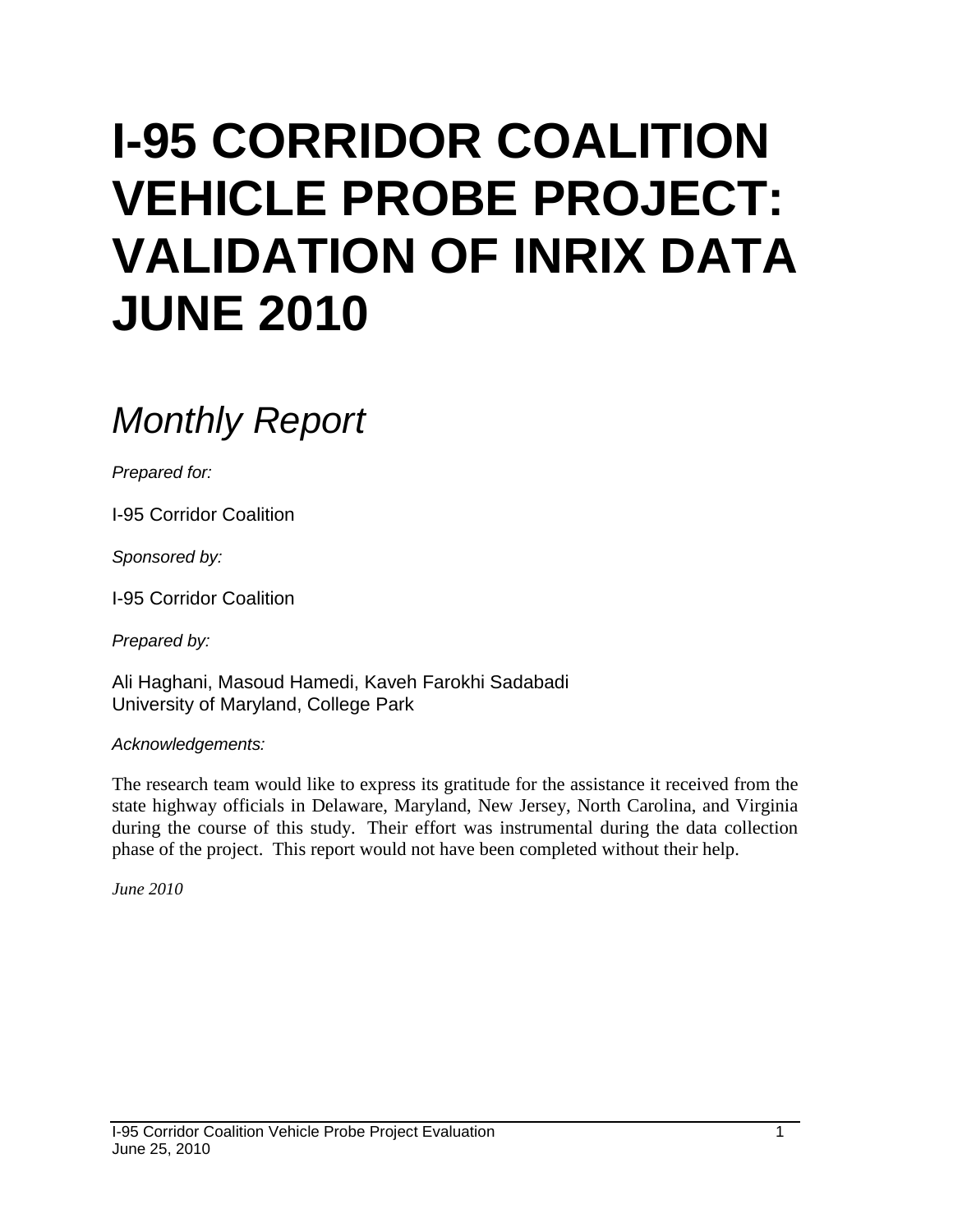## **Evaluation Results for the State of North Carolina**

## *Executive Summary*

Travel time samples were collected in North Carolina for two weeks from Tuesday, March 23, 2010 through Wednesday, April 7, 2010 and compared with travel time and speed data reported by INRIX as part of the I-95 Vehicle Probe project. The validation data represents approximately 1510 hours of observations along nine freeway TMC segments, totaling approximately 13 miles. In addition, a 5.6 mile long steep freeway segment in the mountainous parts of Interstate 40 was selected for analysis to investigate reports of unusual data in this area. The results of this analysis are noted separately.

ES Table 1, below summarizes the results of the comparison between the validation data and the INRIX data for freeway segments, not including the mountainous segment, for the same period. As shown, both the average absolute speed error and speed error bias were within specification for all speed bins. Even when errors are measured as a distance from the mean, INRIX data quality is deemed as satisfactory based on the same requirements.

| <b>ES Table 1 - North Carolina Evaluation Summary</b> |                                                                                        |                                          |                         |            |                |            |  |
|-------------------------------------------------------|----------------------------------------------------------------------------------------|------------------------------------------|-------------------------|------------|----------------|------------|--|
| <b>State</b>                                          |                                                                                        | <b>Absolute Speed Error</b><br>(<10 mph) | <b>Speed Error Bias</b> | (<5 mph)   | Number<br>of 5 | Hours of   |  |
|                                                       | Comparison                                                                             |                                          | Comparison              |            | Minute         | Data       |  |
|                                                       | with SEM                                                                               | Comparison                               | with SEM                | Comparison | Samples        | Collection |  |
|                                                       | Band                                                                                   | with Mean                                | Band                    | with Mean  |                |            |  |
| 0-30 MPH                                              | 3.40                                                                                   | 4.60                                     | 1.80                    | 2.10       | 456            | 38.0       |  |
| 30-45 MPH                                             | 6.40                                                                                   | 8.80                                     | 2.90                    | 3.90       | 204            | 17.0       |  |
| 45-60 MPH                                             | 3.10                                                                                   | 6.20                                     | 1.30                    | 3.50       | 701            | 58.4       |  |
| $>60$ MPH                                             | 1.80                                                                                   | 3.90                                     | $-1.30$                 | $-2.40$    | 16768          | 1397.3     |  |
| All Speeds                                            | 1.94                                                                                   | 4.06                                     | $-1.07$                 | $-1.99$    | 18129          | 1510.8     |  |
|                                                       | Based upon data collected from Mar 23, 2010 through April 2, 2010 across 13.0 miles of |                                          |                         |            |                |            |  |
| roadway.                                              |                                                                                        |                                          |                         |            |                |            |  |

As part of the on-going validation process, vehicle probe data from each state is validated on a rotating basis. Since the inception of the validation process, data on roadways in the State of North Carolina were validated on three occasions: October 2008, July 2009, and March 2010. This represents more than 2720 hours of observations along nearly 98 miles of freeway segments in North Carolina. ES Table 2 provides a summary of the cumulative validation effort. As shown, both the absolute average speed error and speed error bias were within specification for all speed bins.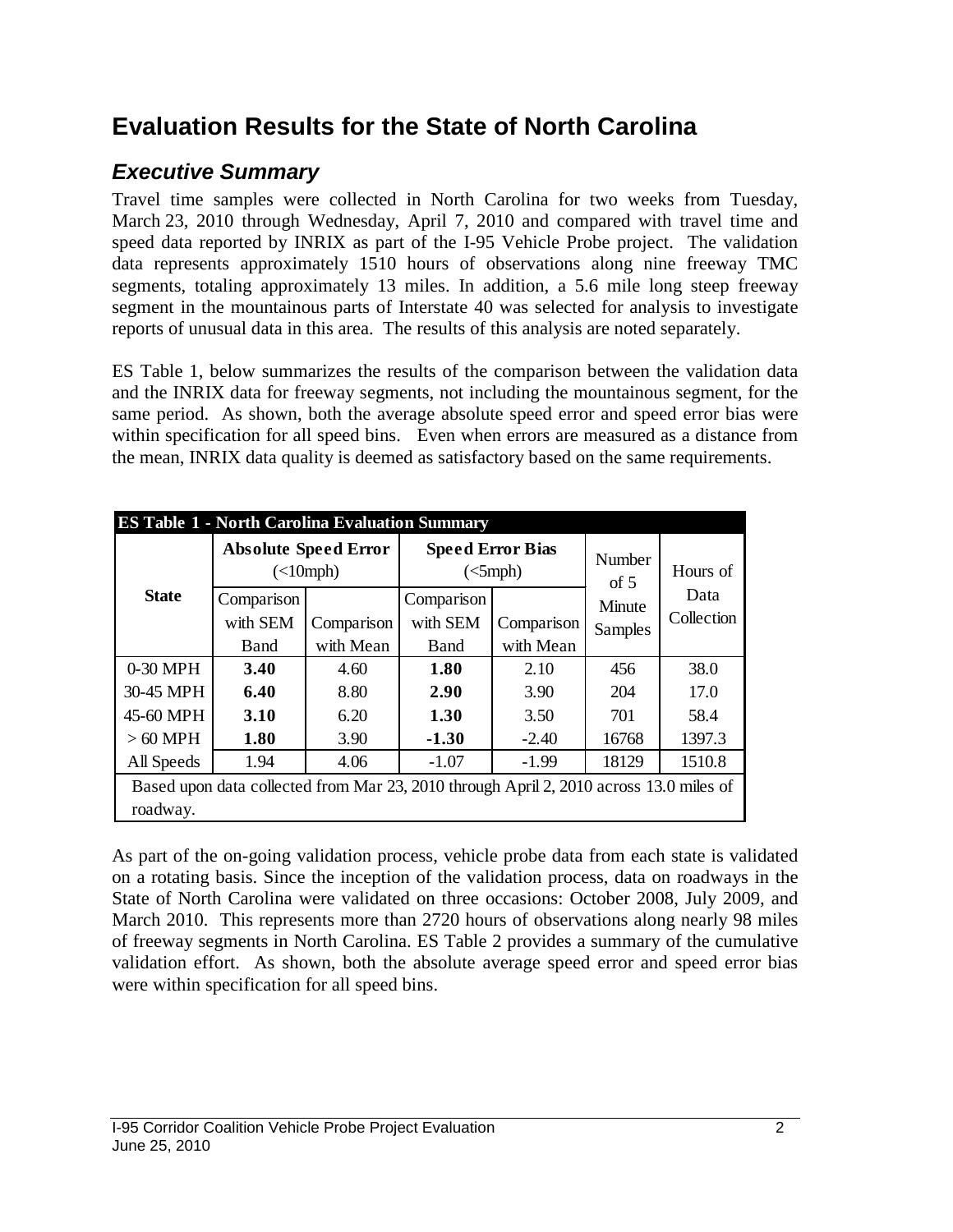|              | <b>ES Table 2 - North Carolina - Cummulative to Date</b> |                             |            |                               |           |               |  |  |  |  |  |
|--------------|----------------------------------------------------------|-----------------------------|------------|-------------------------------|-----------|---------------|--|--|--|--|--|
|              |                                                          | <b>Absolute Speed Error</b> |            | <b>Speed Error Bias</b>       |           |               |  |  |  |  |  |
|              |                                                          | $(\langle$ 10mph)           |            | $\left($ $\leq$ mph $\right)$ |           |               |  |  |  |  |  |
| <b>State</b> | Comparison                                               |                             | Comparison |                               | Number of |               |  |  |  |  |  |
|              | with SEM                                                 | Comparison                  | with SEM   | Comparison                    | 5 Minute  | Hours of Data |  |  |  |  |  |
|              | <b>B</b> and                                             | with Mean                   | Band       | with Mean                     | Samples   | Collection    |  |  |  |  |  |
| $0-30$ MPH   | 3.98                                                     | 4.99                        | 2.27       | 2.50                          | 763       | 63.6          |  |  |  |  |  |
| 30-45 MPH    | 8.14                                                     | 10.23                       | 0.93       | 1.48                          | 439       | 36.6          |  |  |  |  |  |
| 45-60 MPH    | 3.63                                                     | 6.65                        | 0.97       | 2.84                          | 1290      | 107.5         |  |  |  |  |  |
| $>60$ MPH    | 2.22                                                     | 4.67                        | $-1.86$    | $-3.49$                       | 30181     | 2515.1        |  |  |  |  |  |
| All Speeds   | 2.40                                                     | 4.83                        | $-1.61$    | $-3.03$                       | 27954     | 2722.8        |  |  |  |  |  |

As mentioned, travel time samples were also collected along a 5.6 mile long steep freeway segment in a mountainous part of Interstate 40 in response to reports from users of suspect data. The results of the test indicated a large negative bias of 11.4 mph in the highest speed bin. Upon closer observation of the data, it was apparent that the data feed consistently reported speeds of 40 to 50 mph consistent with large trucks climbing a steep grade, whereas the Bluetooth validation data revealed a bimodal distribution, with the majority of traffic traveling at or near the speed limit, and a small portion traveling at lower speed. It was inferred that along these steep grades passenger vehicles can sustain higher speeds, while the truck traffic consistently travel at an average speed of approximately 45 mph. Based on that inference, INRIX data may be biased toward the speed of the heavier vehicles, though the majority of traffic (that is the passenger vehicles) can maintain speeds at or near the speed limit, thus the larger negative bias in the upper speed bin.

### *Data Collection*

Bluetooth sensor deployments in North Carolina started on Tuesday, March 23, 2010. The actual deployments in North Carolina were performed with the assistance of North Carolina Department of Transportation (NCDOT) personnel. Sensors remained in the same position until they were retrieved two weeks later on Wednesday, April 7, 2010. This round of data collections in North Carolina was designed to cover segments of the highways along which both recurrent and non-recurrent congestions could be expected during both peak and off-peak periods.

Figure 1 presents snapshots of the roadway segments over which Bluetooth sensors were deployed in North Carolina.

Table 1 presents a list of specific TMC segments that were selected as the validation sample in North Carolina. In total, results of validation on nine freeway TMC segments are reported in this document. These segments cover a total length of approximately 13 miles. In addition, a 5.6 mile long steep freeway segment in a mountainous part of Interstate 40 was selected to study the potential effects of crawling heavy trucks in the validation process. Results obtained for this segment are reported separately at the end of this document. The coordinates of the locations at which the Bluetooth sensors were deployed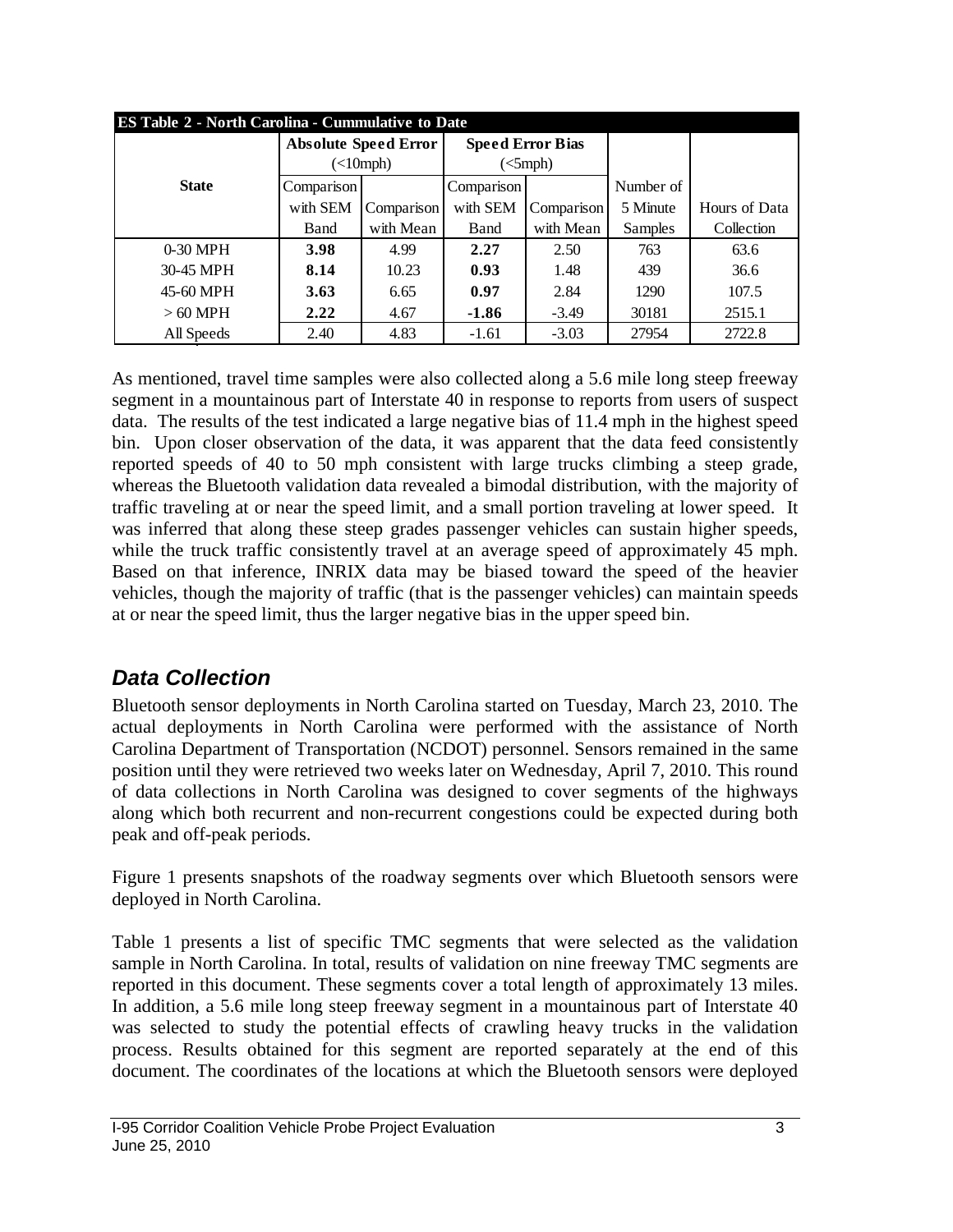throughout the state of North Carolina are reported in Table 2 which also presents the distances that have been used in the estimation of Bluetooth speeds based on travel times.

## *Analysis of Results*

Table 3 summarizes the data quality measures obtained as a result of comparison between Bluetooth and all reported INRIX speeds. In all speed bins, INRIX data meets the data quality measures set forth in the contract when errors are measured as a distance from the 1.96 times the standard error band. It should be noted that while the total number of observations in the low speed bins across all TMC segments are reasonable, as Table 3 indicates, the number of observations in low speed bins for some of the individual TMC segments are low.

Table 4 shows the percentage of the time intervals that fall within 5 mph of the SEM band and the mean for each speed bin for all TMC segments in North Carolina. Tables 5 and 6 present detailed data for individual TMC segments in North Carolina in similar format as Tables 3 and 4 respectively. Note that for some TMC segments in some speed bins the comparison results may not be reliable due to small number of observations.

Figures 2 and 3 show the overall speed error bias for different speed bins, and the average absolute speed errors for all segments in North Carolina, respectively. These figures correspond to Table 3.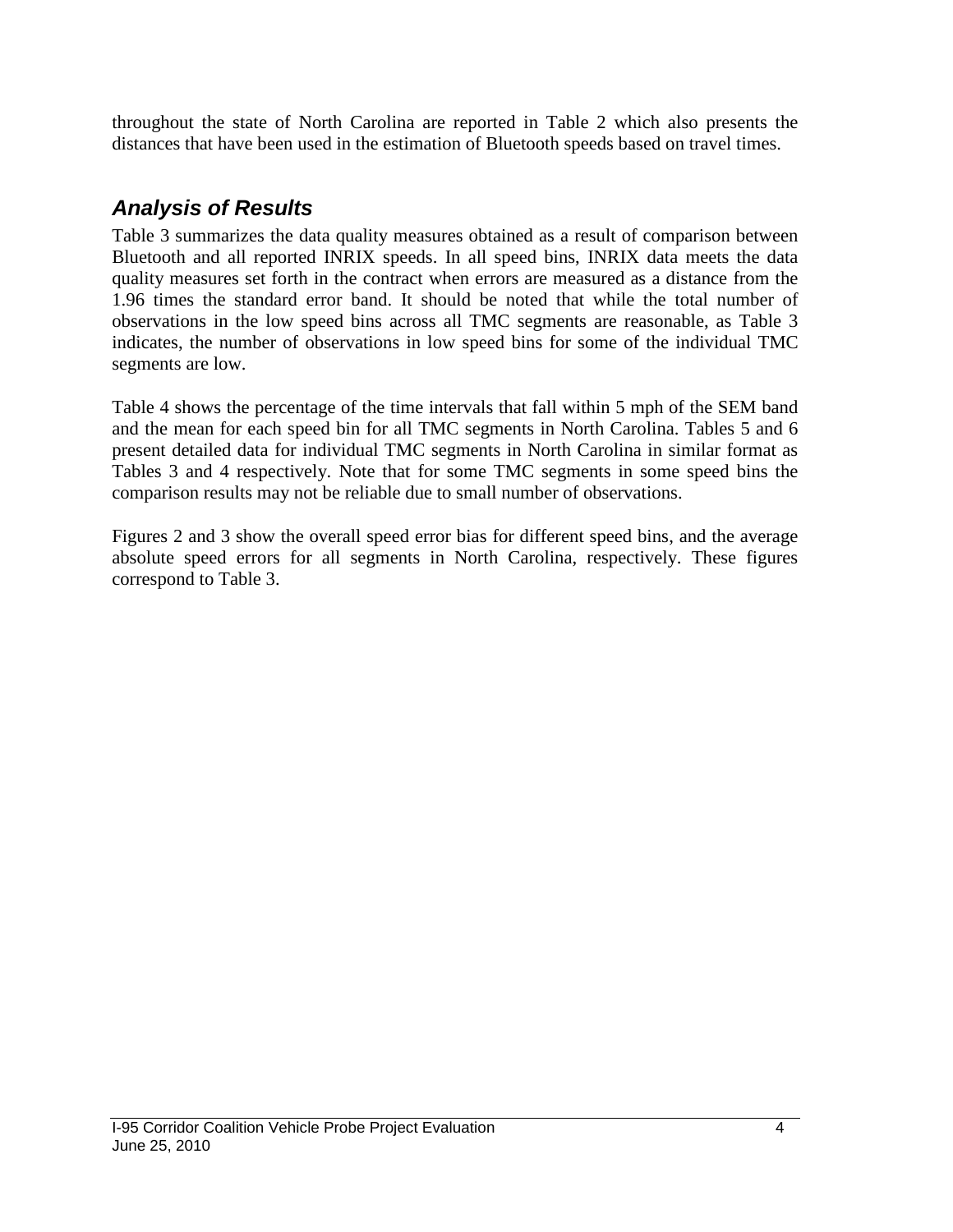

**Figure 1 TMC segments selected for validation in North Carolina**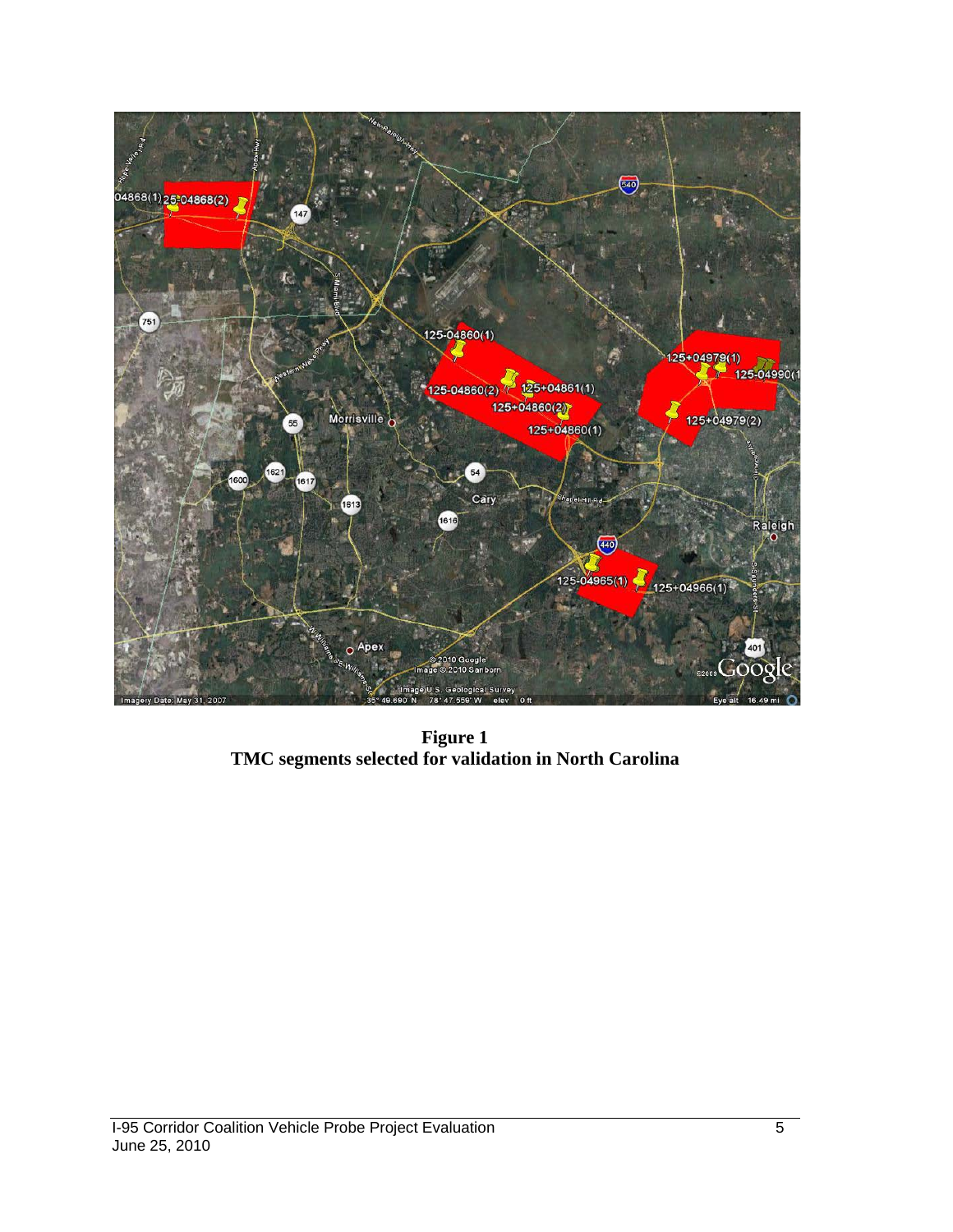

**Figure 1 (Cont'd) TMC segments selected for validation in North Carolina**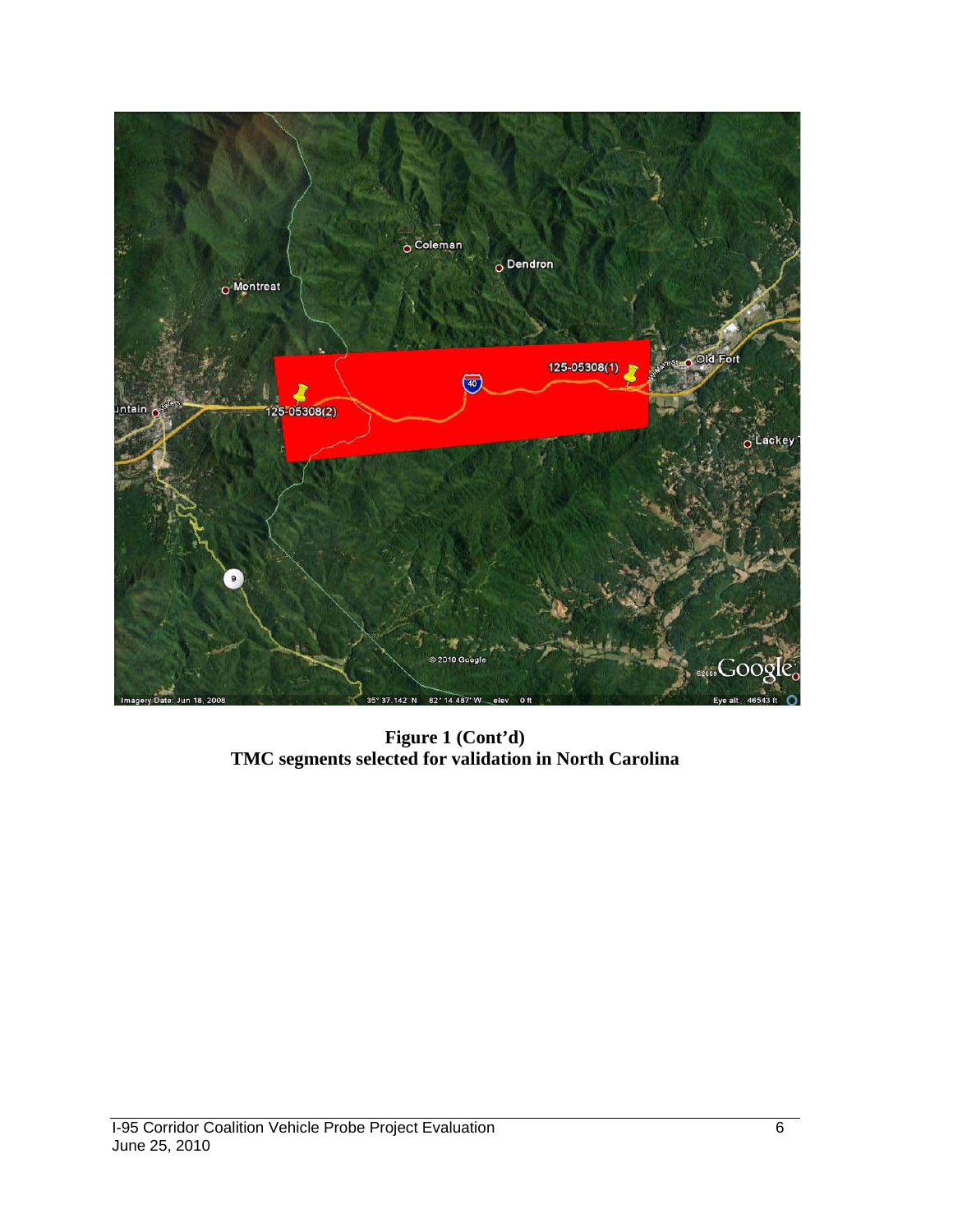|              |             |                |                                           |                                           |                 |                   | <b>LENGTH</b> |
|--------------|-------------|----------------|-------------------------------------------|-------------------------------------------|-----------------|-------------------|---------------|
| <b>TYPE</b>  | TMC         | <b>HIGHWAY</b> | <b>STARTING AT</b>                        | <b>ENDING AT</b>                          | <b>COUNTY</b>   | <b>DIRECTION</b>  | (mile)        |
| Freeway      | $125+04966$ | $I-440/I-40$   | <b>GORMAN ST/EXIT 295</b>                 | US-64/US-1/EXIT 293                       | <b>WAKE</b>     | <b>WESTBOUND</b>  | 1.3           |
| Freeway      | $125+04860$ | $I-40$         | $I-40$                                    | <b>HARRISON AVE/EXIT 287</b>              | <b>WAKE</b>     | WESTBOUND         | 1.2           |
| Freeway      | $125+04861$ | $I-40$         | <b>HARRISON AVE/EXIT 287</b>              | <b>AVIATION PKWY/EXIT 285</b>             | <b>WAKE</b>     | WESTBOUND         | 1.6           |
| Freeway      | 125-04965   | $I-440/I-40$   | US-64/US-1/EXIT 293                       | <b>GORMAN ST/EXIT 295</b>                 | <b>WAKE</b>     | <b>EASTBOUND</b>  | 1.4           |
| Freeway      | 125-04860   | $I-40$         | <b>AVIATION PKWY/EXIT 285</b>             | <b>HARRISON AVE/EXIT 287</b>              | <b>WAKE</b>     | <b>EASTBOUND</b>  | 1.7           |
| Freeway      | 125-04868   | $I-40$         | <b>FAYETTEVILLE RD/EXIT 276</b>           | <b>NC-55/EXIT 278</b>                     | <b>DURHAM</b>   | <b>EASTBOUND</b>  | 1.9           |
| Freeway      | $125+04979$ | $I-440$        | US-70/NC-50/GLENWOOD<br><b>AVE/EXIT 7</b> | <b>LAKE BOONE TRL/EXIT 5</b>              | WAKE            | <b>SOUTHBOUND</b> | 1.4           |
| Freeway      | $125+04991$ | $I-440$        | SIX FORKS RD/EXIT 8                       | US-70/NC-50/GLENWOOD<br><b>AVE/EXIT 7</b> | <b>WAKE</b>     | <b>WESTBOUND</b>  | 1.1           |
| Freeway      | 125-04990   | $I-440$        | US-70/NC-50/GLENWOOD<br><b>AVE/EXIT 7</b> | <b>SIX FORKS RD/EXIT 8</b>                | <b>WAKE</b>     | <b>EASTBOUND</b>  | 1.3           |
| Freeway      | 125-05308   | $I-40$         |                                           | NC-2531/DUNSMORE AVE/EXIT 66              | <b>BUNCOMBE</b> | <b>WESTBOUND</b>  | 5.6           |
| <b>TOTAL</b> |             |                |                                           |                                           |                 |                   | 18.5          |

**Table 1 Traffic Message Channel segments picked for validation in North Carolina**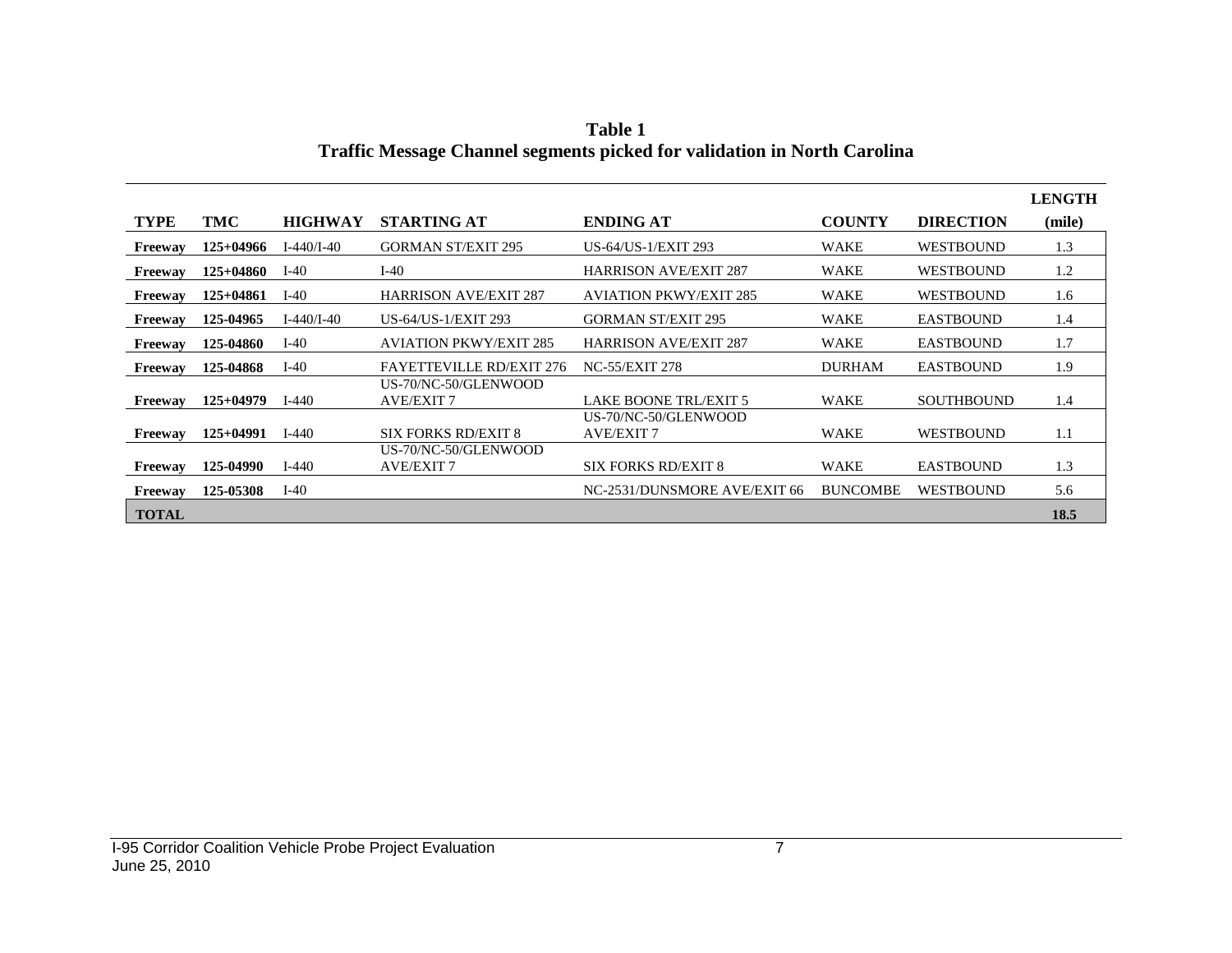| Table 2                                                                                              |  |
|------------------------------------------------------------------------------------------------------|--|
| TMC segment lengths and distances between sensor deployment locations in the state of North Carolina |  |

| <b>SEGMENT</b> |             |           |              | <b>STANDARD TMC</b> |              |        |           |              | <b>SENSOR DEPLOYMENT</b> |                |        | <b>ERROR IN</b>                 |
|----------------|-------------|-----------|--------------|---------------------|--------------|--------|-----------|--------------|--------------------------|----------------|--------|---------------------------------|
| <b>TYPE</b>    | <b>TMC</b>  |           | Endpoint (1) |                     | Endpoint (2) | Length |           | Endpoint (1) |                          | Endpoint $(2)$ | Length | <b>SEGMENT</b><br><b>LENGTH</b> |
|                |             | Lat       | Long         | Lat                 | Long         | (mile) | Lat       | Long         | Lat                      | Long           | (mile) | (%)                             |
| Freeway        | $125+04966$ | 35.752402 | -78.707860   | 35.758660           | -78.730188   | l.34   | 35.752685 | -78.707637   | 35.759772                | -78.730763     | 1.43   | 6.5%                            |
| Freeway        | $125+04860$ | 35.819971 | -78.742267   | 35.829601           | -78.759534   | 1.17   | 35.820287 | -78.742722   | 35.829863                | -78.759418     | 1.14   | $-2.5%$                         |
| Freeway        | $125+04861$ | 35.834566 | -78.769609   | 35.847343           | -78.794146   | 1.63   | 35.834315 | -78.768602   | 35.848132                | -78.795242     | 1.77   | 8.5%                            |
| Freeway        | 125-04965   | 35.759067 | -78.731419   | 35.752046           | -78.707501   | 1.45   | 35.758715 | -78.730805   | 35.752090                | -78.707465     | 1.41   | $-2.7\%$                        |
| Freeway        | 125-04860   | 35.846769 | -78.793589   | 35.833688           | -78.768109   | 1.69   | 35.845912 | -78.792632   | 35.833010                | -78.768148     | 1.63   | $-3.3\%$                        |
| Freeway        | 125-04868   | 35.909190 | -78.932065   | 35.907177           | -78.899010   | 1.86   | 35.909100 | -78.932390   | 35.907187                | -78.900003     | 1.82   | $-1.8%$                         |
| Freeway        | $125+04979$ | 35.834104 | -78.672996   | 35.819126           | -78.688505   | 1.38   | 35.833992 | -78.673397   | 35.818200                | -78.689405     | 1.44   | 4.3%                            |
| Freeway        | $125+04991$ | 35.835421 | -78.644850   | 35.837032           | -78.664369   | 1.10   | 35.835495 | $-78.644115$ | 35.836877                | $-78.665617$   | 1.21   | 10.3%                           |
| Freeway        | 125-04990   | 35.836913 | -78.663522   | 35.834767           | -78.640787   | 1.28   | 35.836710 | $-78.664060$ | 35.834750                | -78.641172     | 1.30   | 1.1%                            |
| Freeway        | 125-05308   | 35.623779 | $-82.196948$ | 35.619301           | $-82.284038$ | 5.55   | 35.623713 | $-82.194918$ | 35.619413                | $-82.283315$   | 5.62   | 1.3%                            |
|                |             |           |              |                     |              | 18.46  |           |              |                          |                | 18.78  |                                 |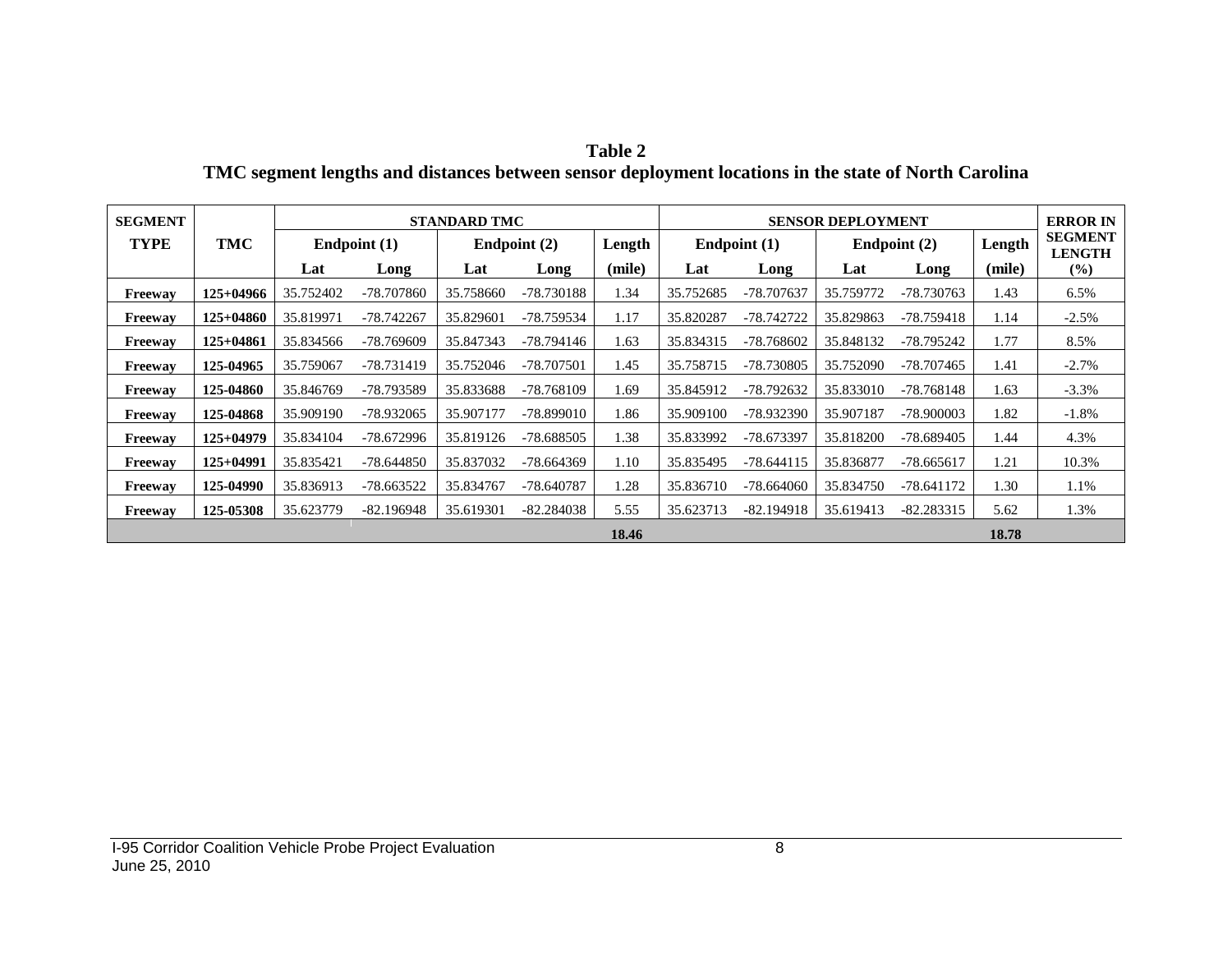#### **Table 3 Data quality measures for freeway segments greater than one mile in North Carolina**

|            |                                                                                                             | <b>Data Quality Measures for</b> |                                      |                                                     |       |  |  |
|------------|-------------------------------------------------------------------------------------------------------------|----------------------------------|--------------------------------------|-----------------------------------------------------|-------|--|--|
|            |                                                                                                             | 1.96 SE Band                     |                                      | <b>Mean</b>                                         |       |  |  |
| <b>BIN</b> | <b>SPEED</b><br>Average<br><b>Absolute</b><br><b>Speed</b><br>Error<br><b>Speed</b><br><b>Bias</b><br>Error |                                  | <b>Speed</b><br>Error<br><b>Bias</b> | Average<br><b>Absolute</b><br><b>Speed</b><br>Error |       |  |  |
| $0 - 30$   | 1.8                                                                                                         | 3.4                              | 2.1                                  | 4.6                                                 | 456   |  |  |
| $30 - 45$  | 2.9                                                                                                         | 6.4                              | 3.9                                  | 8.8                                                 | 204   |  |  |
| 45-60      | 1.3                                                                                                         | 3.1                              | 3.5                                  | 6.2                                                 | 701   |  |  |
| $60+$      | $-1.3$                                                                                                      | 1.8                              | $-2.4$                               | 3.9                                                 | 16768 |  |  |

#### **Table 4**

**Percent observations meeting data quality criteria for freeway segments greater than one mile in North Carolina**

|                            |                                             |                                                         | <b>Data Quality Measures for</b> |                                              |                |
|----------------------------|---------------------------------------------|---------------------------------------------------------|----------------------------------|----------------------------------------------|----------------|
|                            |                                             | 1.96 SE Band                                            | Mean                             |                                              |                |
| <b>SPEED</b><br><b>BIN</b> | Percentage<br>falling<br>inside the<br>band | Percentage<br>falling<br>within 5<br>mph of the<br>band |                                  | Percentage<br>within 5<br>mph of the<br>mean | No. of<br>Obs. |
| $0 - 30$                   | 24%                                         | 80%                                                     | 0%                               | 74%                                          | 456            |
| $30 - 45$                  | 17%                                         | 55%                                                     | 0%                               | 43%                                          | 204            |
| 45-60                      | 26%                                         | 77%                                                     | 0%                               | 43%                                          | 701            |
| $60+$                      | 44%                                         | 89%                                                     | 0%                               | 72%                                          | 16768          |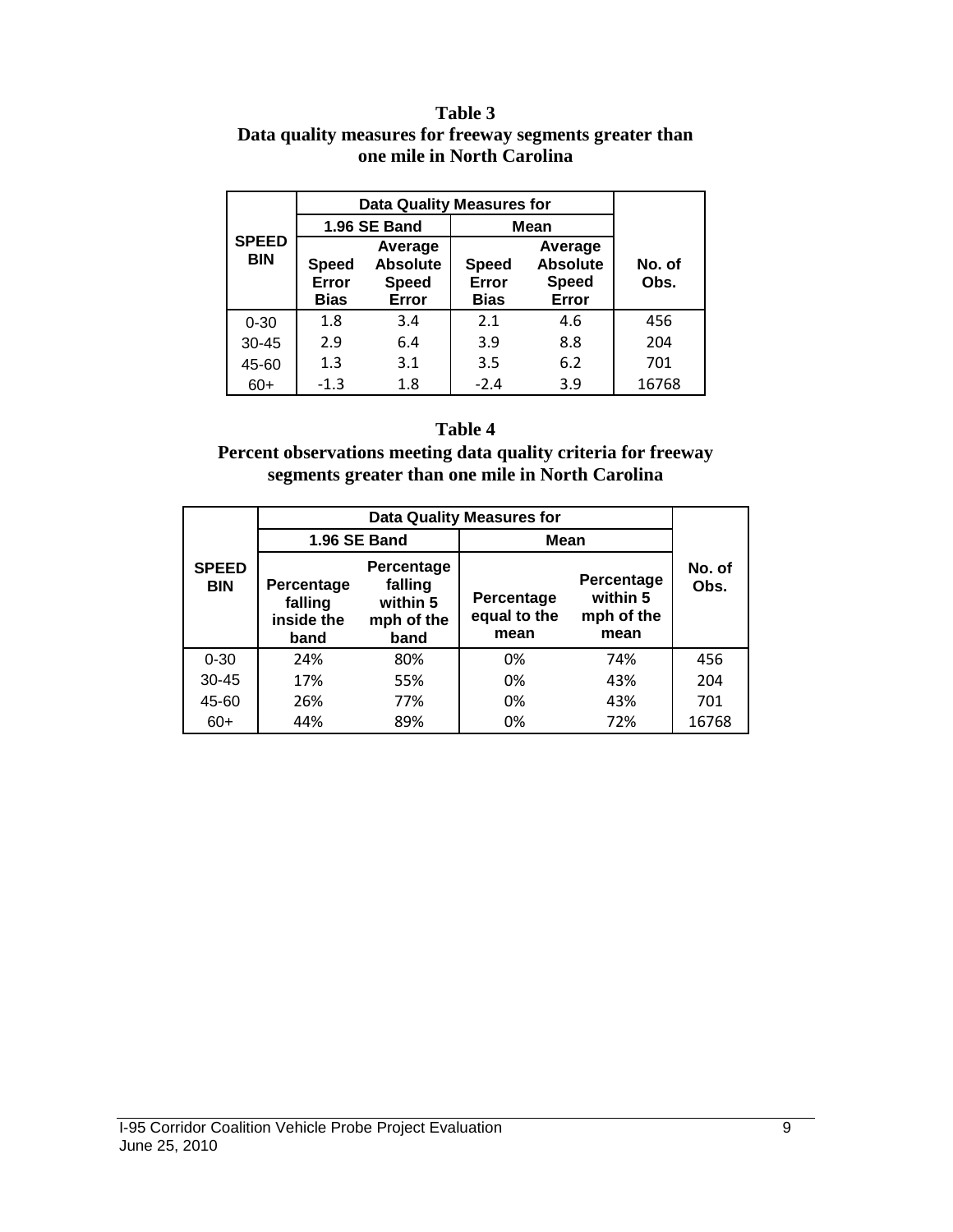|               |                                  |                              |                            |                                             | statt of twi in Calonna                                    | <b>Data Quality Measures for</b>  |                                                  |             |
|---------------|----------------------------------|------------------------------|----------------------------|---------------------------------------------|------------------------------------------------------------|-----------------------------------|--------------------------------------------------|-------------|
|               |                                  |                              |                            |                                             | 1.96 SE Band                                               |                                   | Mean                                             |             |
| TMC           | <b>Standard</b><br>TMC<br>length | <b>Bluetooth</b><br>distance | <b>SPEED</b><br><b>BIN</b> | <b>Speed</b><br><b>Error</b><br><b>Bias</b> | Average<br><b>Absolute</b><br><b>Speed</b><br><b>Error</b> | <b>Speed</b><br><b>Error Bias</b> | Average<br><b>Absolute</b><br><b>Speed Error</b> | No. of Obs. |
|               |                                  |                              | $0 - 30$                   | 3.3                                         | 5.7                                                        | 3.9                               | 7.5                                              | 40          |
| $125 + 04860$ | 1.18                             | 1.14                         | $30 - 45$                  | 1.3                                         | 11.2                                                       | 1.5                               | 13.8                                             | $14*$       |
|               |                                  |                              | $45 - 60$                  | 1.3                                         | 3.3                                                        | 2.4                               | 5.2                                              | 128         |
|               |                                  |                              | $60+$                      | 0.0                                         | 1.3                                                        | 0.3                               | 3.0                                              | 1758        |
|               |                                  |                              | $0 - 30$                   | 2.0                                         | 2.0                                                        | 2.9                               | 3.3                                              | $2*$        |
| $125+04861$   | 1.77                             | 1.77                         | $30 - 45$                  | 3.6                                         | 7.5                                                        | 6.2                               | 10.6                                             | $12*$       |
|               |                                  |                              | $45 - 60$                  | 0.5                                         | 2.2                                                        | 3.3                               | 5.7                                              | $12*$       |
|               |                                  |                              | $60+$                      | $-1.1$                                      | 1.4                                                        | $-2.1$                            | 3.1                                              | 2075        |
|               |                                  |                              | $0 - 30$                   | 1.1                                         | 2.3                                                        | 1.4                               | 3.6                                              | 171         |
| 125+04966     | 1.55                             | 1.43                         | $30 - 45$                  | 5.5                                         | 7.0                                                        | 7.9                               | 11.1                                             | 51          |
|               |                                  |                              | $45 - 60$                  | 2.8                                         | 3.9                                                        | 5.5                               | 7.3                                              | 207         |
|               |                                  |                              | $60+$                      | 0.0                                         | 1.4                                                        | 0.2                               | 3.3                                              | 1590        |
|               |                                  |                              | $0 - 30$                   | 7.1                                         | 7.7                                                        | 7.7                               | 8.8                                              | $21*$       |
| 125+04979     |                                  | 1.44                         | $30 - 45$                  | 4.7                                         | 6.3                                                        | 5.8                               | 8.4                                              | $16*$       |
|               | 1.46                             |                              | $45 - 60$                  | $-0.4$                                      | 2.5                                                        | 0.5                               | 5.4                                              | 88          |
|               |                                  |                              | $60+$                      | $-1.3$                                      | 1.6                                                        | $-2.5$                            | 3.7                                              | 1278        |
|               |                                  |                              | $0 - 30$                   |                                             |                                                            |                                   |                                                  |             |
| $125+04991$   | 1.30                             | 1.21                         | 30-45                      | 13.7                                        | 13.7                                                       | 19.1                              | 19.1                                             | $3*$        |
|               |                                  |                              | $45 - 60$                  | 1.4                                         | 2.0                                                        | 4.0                               | 5.3                                              | 122         |
|               |                                  |                              | $60+$                      | 0.1                                         | 0.8                                                        | 0.2                               | 3.0                                              | 1319        |
|               |                                  |                              | $0 - 30$                   | 1.4                                         | 3.2                                                        | 1.6                               | 4.3                                              | 203         |
| 125-04860     | 1.73                             | 1.63                         | $30 - 45$                  | 0.0                                         | 4.3                                                        | 0.0                               | 5.7                                              | 87          |
|               |                                  |                              | $45 - 60$                  | $-2.0$                                      | 4.1                                                        | $-0.2$                            | 7.8                                              | 48          |
|               |                                  |                              | $60+$                      | $-3.0$                                      | 3.1                                                        | $-5.3$                            | 5.8                                              | 1945        |
|               |                                  |                              | $0 - 30$                   | 6.2                                         | 7.2                                                        | 6.4                               | 7.7                                              | $6*$        |
| 125-04868     | 1.86                             | 1.82                         | $30 - 45$                  | 7.5                                         | 8.2                                                        | 8.0                               | 9.2                                              | $11*$       |
|               |                                  |                              | $45 - 60$                  | 1.3                                         | 4.5                                                        | 2.3                               | 6.4                                              | $19*$       |
|               |                                  |                              | $60+$                      | $-1.9$                                      | 2.1                                                        | $-3.4$                            | 4.1                                              | 2588        |
|               |                                  |                              | $0 - 30$                   | 3.4                                         | 3.4                                                        | 3.5                               | 4.2                                              | $3*$        |
| 125-04965     | 1.54                             | 1.41                         | $30 - 45$                  | 6.8                                         | 9.9                                                        | 9.6                               | 13.3                                             | $4*$        |
|               |                                  |                              | $45 - 60$                  | 1.5                                         | 3.5                                                        | 6.2                               | 9.0                                              | $29*$       |
|               |                                  |                              | $60+$                      | $-2.5$                                      | 2.6                                                        | $-4.5$                            | 5.0                                              | 2057        |
|               |                                  |                              | $0 - 30$                   | 2.7                                         | 5.7                                                        | 2.9                               | 6.5                                              | $10*$       |
| 125-04990     | 1.44                             | 1.30                         | 30-45<br>$45 - 60$         | 5.0<br>1.8                                  | 8.7<br>1.9                                                 | 5.5<br>4.0                        | 10.6<br>4.5                                      | $6*$<br>48  |
|               |                                  |                              | $60+$                      | $-1.3$                                      | 1.5                                                        | $-2.6$                            | 3.5                                              | 2158        |

#### **Table 5 Data quality measures for individual freeway segments greater than one mile in the state of North Carolina**

\*Results in the specified row may not be reliable due to small number of observations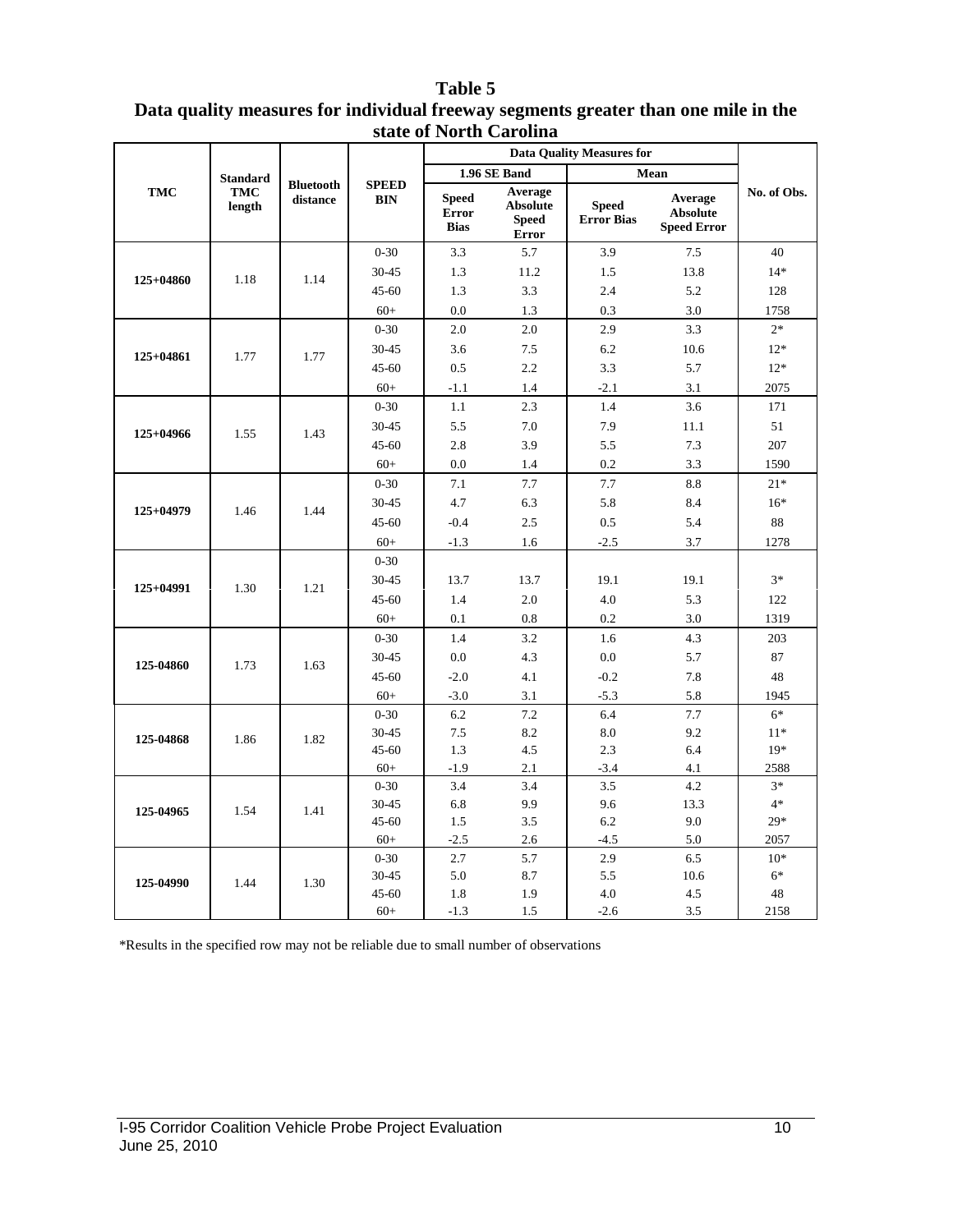|             |                    |                                         |                                                   | than one mile in the state of North Carolina        |                                                                            |                                    |                                          |                                          |                                                      |            |
|-------------|--------------------|-----------------------------------------|---------------------------------------------------|-----------------------------------------------------|----------------------------------------------------------------------------|------------------------------------|------------------------------------------|------------------------------------------|------------------------------------------------------|------------|
|             |                    |                                         |                                                   |                                                     | <b>Data Quality Measures for</b>                                           |                                    |                                          |                                          |                                                      |            |
|             |                    |                                         |                                                   | 1.96 SE Band                                        |                                                                            |                                    |                                          | Mean                                     |                                                      |            |
|             | <b>SPEED BIN</b>   |                                         | <b>Speed Error Bias</b>                           |                                                     | <b>Average Absolute</b><br><b>Speed Error</b>                              |                                    | <b>Speed Error Bias</b>                  |                                          | <b>Average Absolute</b><br><b>Speed Error</b>        | No. of     |
| <b>TMC</b>  |                    | No.<br>falling<br>inside<br>the<br>band | $\frac{0}{0}$<br>falling<br>inside<br>the<br>band | No.<br>falling<br>within<br>5 mph<br>of the<br>band | $\frac{0}{6}$<br>falling<br>within<br>$5 \ \mathrm{mph}$<br>of the<br>band | No.<br>equal<br>to the<br>mean     | $\frac{0}{0}$<br>equal<br>to the<br>mean | No.<br>within<br>5 mph<br>of the<br>mean | $\frac{0}{0}$<br>within<br>$5$ mph<br>of the<br>mean | Obs.       |
|             | $0 - 30$           | 11                                      | 28%                                               | 27                                                  | 68%                                                                        | $\overline{0}$                     | 0%                                       | 24                                       | 60%                                                  | 40         |
| 125+04860   | 30-45              | $\boldsymbol{0}$                        | 0%                                                | 6                                                   | 43%                                                                        | $\boldsymbol{0}$                   | 0%                                       | $\overline{4}$                           | 29%                                                  | $14*$      |
|             | $45 - 60$          | 22                                      | 17%                                               | 97                                                  | 76%                                                                        | $\overline{0}$                     | 0%                                       | 67                                       | 52%                                                  | 128        |
|             | $60+$              | 899                                     | 51%                                               | 1680                                                | 96%                                                                        | $\mathbf{1}$                       | 0%                                       | 1518                                     | 86%                                                  | 1758       |
|             | $0 - 30$           | $\mathbf{1}$                            | 50%                                               | $\overline{c}$                                      | 100%                                                                       | $\Omega$                           | 0%                                       | 1                                        | 50%                                                  | $2*$       |
| $125+04861$ | 30-45              | $\mathbf{1}$                            | 8%                                                | 5                                                   | 42%                                                                        | $\overline{0}$                     | 0%                                       | 4                                        | 33%                                                  | $12*$      |
|             | $45 - 60$          | $\overline{4}$                          | 33%                                               | 10                                                  | 83%                                                                        | $\boldsymbol{0}$                   | 0%                                       | 5                                        | 42%                                                  | $12*$      |
|             | $60+$              | 916                                     | 44%                                               | 1946                                                | 94%                                                                        | $\overline{0}$                     | 0%                                       | 1658                                     | 80%                                                  | 2075       |
|             | $0 - 30$           | 52                                      | 30%                                               | 150                                                 | 88%                                                                        | $\Omega$                           | 0%                                       | 133                                      | 78%                                                  | 171        |
| 125+04966   | 30-45              | 14                                      | 27%                                               | 24                                                  | 47%                                                                        | $\overline{0}$                     | 0%                                       | 15                                       | 29%                                                  | 51         |
|             | $45 - 60$          | 35                                      | 17%                                               | 140                                                 | 68%                                                                        | $\boldsymbol{0}$                   | 0%                                       | 58                                       | 28%                                                  | 207        |
|             | $60+$              | 826                                     | 52%                                               | 1479                                                | 93%                                                                        | $\overline{c}$                     | 0%                                       | 1290                                     | 81%                                                  | 1590       |
|             | $0 - 30$           | $\overline{4}$                          | 19%                                               | 8                                                   | 38%                                                                        | $\overline{0}$                     | 0%                                       | 8                                        | 38%                                                  | $21*$      |
| 125+04979   | 30-45              | 3                                       | 19%                                               | 10                                                  | 63%                                                                        | $\boldsymbol{0}$                   | 0%                                       | 5                                        | 31%                                                  | $16*$      |
|             | $45 - 60$          | 30                                      | 34%                                               | 70                                                  | 80%                                                                        | $\boldsymbol{0}$                   | 0%                                       | 49                                       | 56%                                                  | 88         |
|             | $60+$              | 629                                     | 49%                                               | 1161                                                | 91%                                                                        | 6                                  | 0%                                       | 931                                      | 73%                                                  | 1278       |
|             | $0 - 30$           |                                         |                                                   |                                                     |                                                                            |                                    |                                          |                                          |                                                      |            |
| 125+04991   | 30-45              | $\overline{0}$                          | 0%                                                | $\mathbf{1}$                                        | 33%                                                                        | $\overline{0}$                     | 0%                                       | $\boldsymbol{0}$                         | 0%                                                   | $3*$       |
|             | $45 - 60$          | 39                                      | 32%                                               | 112                                                 | 92%                                                                        | $\boldsymbol{0}$                   | 0%                                       | 64                                       | 52%                                                  | 122        |
|             | $60+$              | 872                                     | 66%                                               | 1267                                                | 96%                                                                        | $\mathbf{1}$                       | 0%                                       | 1085                                     | 82%                                                  | 1319       |
|             | $0 - 30$           | 35                                      | 17%                                               | 168                                                 | 83%                                                                        | $\overline{0}$                     | 0%                                       | 160                                      | 79%                                                  | 203        |
| 125-04860   | 30-45              | 15                                      | 17%                                               | 57                                                  | 66%                                                                        | $\overline{0}$                     | 0%                                       | 51                                       | 59%                                                  | 87         |
|             | $45 - 60$          | 18                                      | 38%                                               | 33                                                  | 69%                                                                        | $\overline{0}$                     | 0%                                       | 15                                       | 31%                                                  | 48         |
|             | $60+$              | 655                                     | 34%                                               | 1495                                                | 77%                                                                        | $\overline{0}$                     | 0%                                       | 976                                      | 50%                                                  | 1945       |
|             | $0 - 30$           | $\overline{0}$                          | 0%                                                | 3                                                   | 50%                                                                        | $\overline{0}$                     | 0%                                       | 3                                        | 50%                                                  | $6*$       |
| 125-04868   | 30-45              | $\mathbf{1}$                            | 9%                                                | 5                                                   | 45%                                                                        | $\overline{0}$                     | 0%                                       | 5                                        | 45%                                                  | $11*$      |
|             | $45 - 60$          | $\overline{c}$                          | 11%                                               | 12                                                  | 63%                                                                        | $\boldsymbol{0}$                   | 0%                                       | 6                                        | 32%                                                  | $19*$      |
|             | $60+$              | 914                                     | 35%                                               | 2259                                                | 87%                                                                        | $\overline{c}$                     | 0%                                       | 1715                                     | 66%                                                  | 2588       |
|             | $0 - 30$           | $\mathbf{1}$                            | 33%                                               | $\overline{c}$                                      | 67%                                                                        | $\overline{0}$                     | 0%                                       | $\overline{c}$                           | 67%                                                  | $3*$       |
| 125-04965   | 30-45              | $\boldsymbol{0}$                        | $0\%$                                             | $\mathbf{1}$                                        | 25%                                                                        | $\boldsymbol{0}$                   | 0%                                       | $\mathbf{1}$                             | 25%                                                  | $4*$       |
|             | $45 - 60$          | 7                                       | 24%                                               | 22                                                  | 76%                                                                        | $\boldsymbol{0}$                   | 0%                                       | 5                                        | 17%                                                  | $29*$      |
|             | $60+$              | 726                                     | 35%                                               | 1729                                                | 84%                                                                        | $\Omega$                           | 0%                                       | 1242                                     | 60%                                                  | 2057       |
|             | $0 - 30$           | 5                                       | 50%                                               | 7                                                   | 70%                                                                        | $\overline{0}$                     | 0%                                       | 7                                        | 70%                                                  | $10*$      |
| 125-04990   | 30-45              | $\overline{0}$<br>22                    | 0%                                                | 3                                                   | 50%                                                                        | $\overline{0}$<br>$\boldsymbol{0}$ | 0%<br>0%                                 | $\overline{c}$<br>33                     | 33%                                                  | $6*$<br>48 |
|             | $45 - 60$<br>$60+$ | 937                                     | 46%<br>43%                                        | 41<br>1989                                          | 85%<br>92%                                                                 | $\overline{4}$                     | 0%                                       | 1615                                     | 69%<br>75%                                           | 2158       |
|             |                    |                                         |                                                   |                                                     |                                                                            |                                    |                                          |                                          |                                                      |            |

#### **Table 6 Observations meeting data quality criteria for individual freeway segments greater than one mile in the state of North Carolina**

\*Results in the specified row may not be reliable due to small number of observations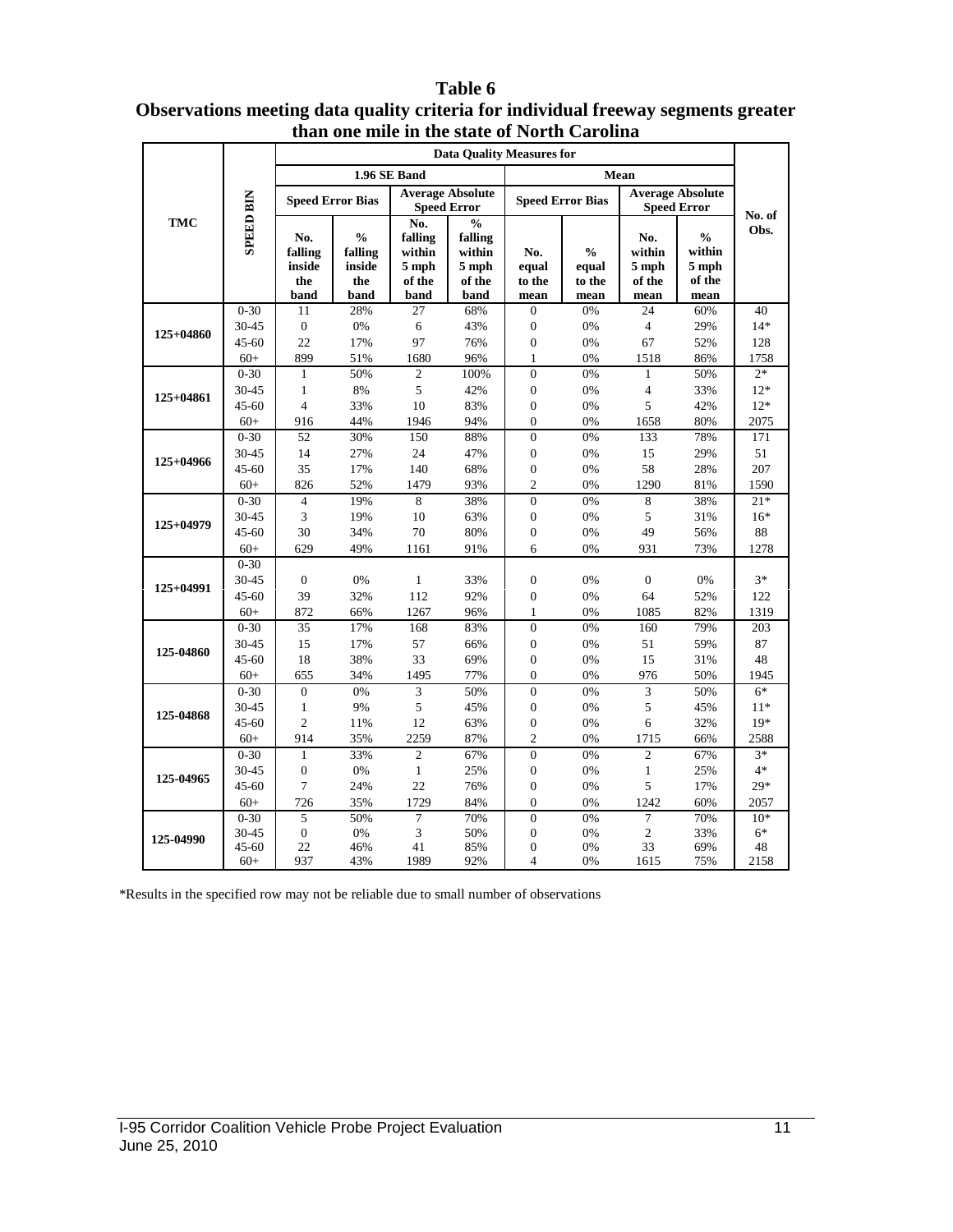

**Figure 2 Speed error bias for freeway segments greater than one mile in North Carolina**



**Figure 3**

**Average absolute speed error for freeway segments greater than one mile in North Carolina**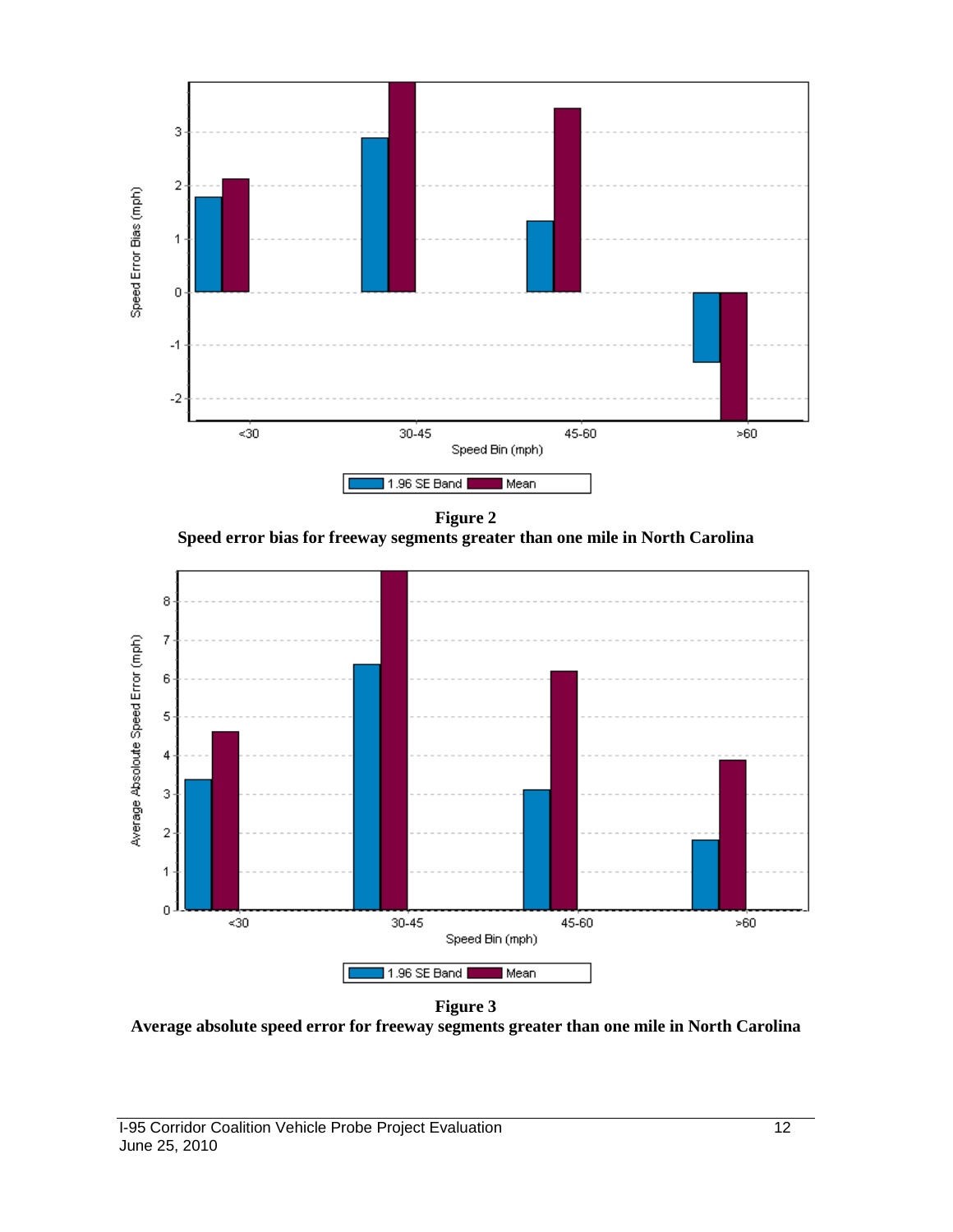### *Analysis of Results for a Steep Segment*

Table 7 summarizes the data quality measures obtained as a result of comparison between Bluetooth and all reported INRIX speeds on the single steep freeway segment (125-05308) considered in this round of validation. In the two middle speed bins (between 30 mph and 60mph), INRIX data meets the data quality measures when errors are measured as a distance from the 1.96 times the standard error band. In addition, no observation is made in the speed bin below 30mph. However, in the highest speed bin (above 60 mph) reported INRIX data fail to pass the data quality measures.

Table 8 shows the percentage of the time intervals that fall within 5 mph of the SEM band and the mean for each speed bin for this freeway segment in North Carolina. Note that in some speed bins the comparison results may not be reliable due to small number of observations.

Figures 4 and 5 show the overall speed error biases for different speed bins, and the average absolute speed errors for this particular freeway segment, respectively. These figures correspond to Table 7.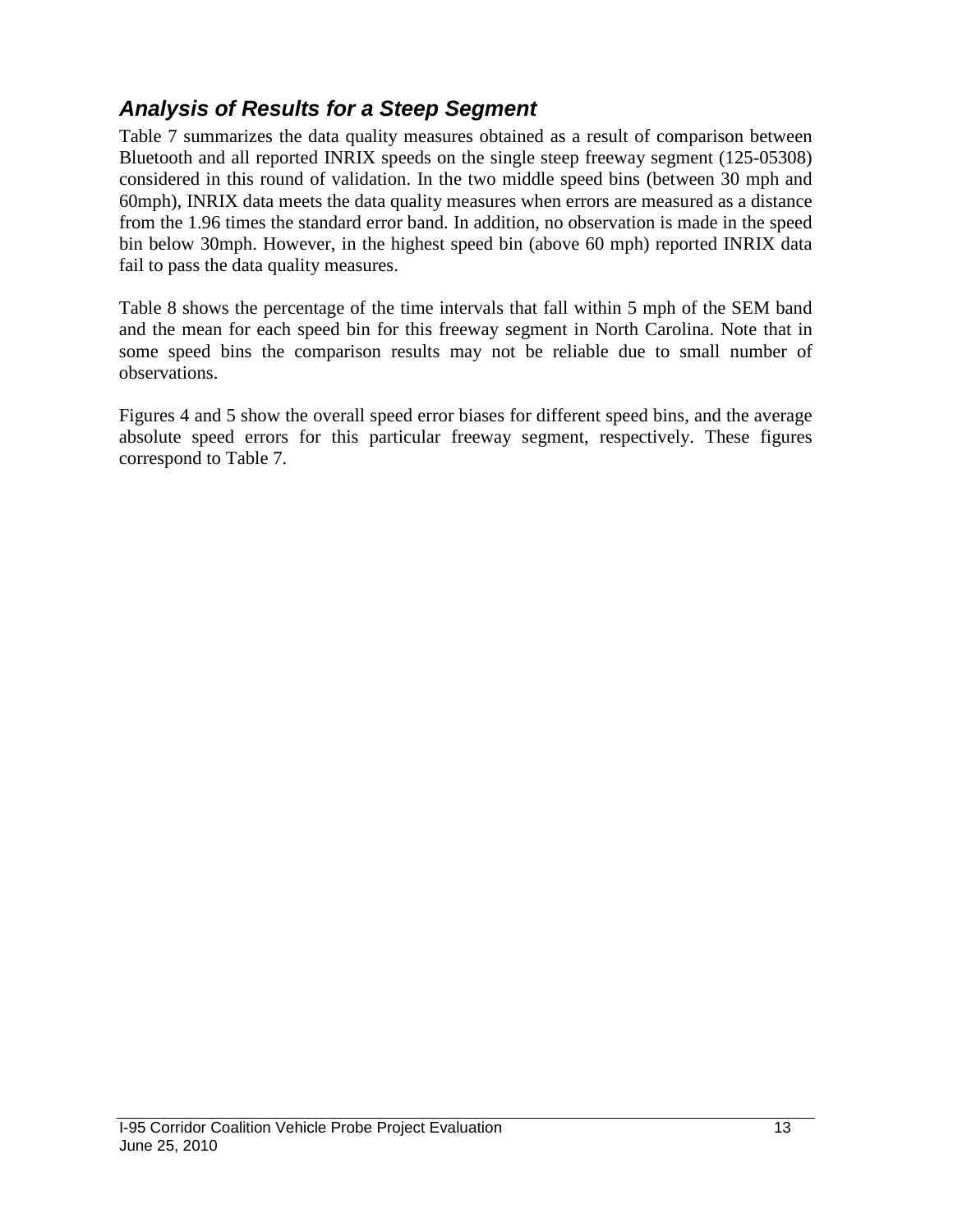**Table 7 Data quality measures for single steep freeway segment in the state of North Carolina**

|           | <b>Standard</b> |                              |                            |                                             | 1.96 SE Band                                               | Mean                              |                                                  |             |
|-----------|-----------------|------------------------------|----------------------------|---------------------------------------------|------------------------------------------------------------|-----------------------------------|--------------------------------------------------|-------------|
| TMC       | TMC<br>length   | <b>Bluetooth</b><br>distance | <b>SPEED</b><br><b>BIN</b> | <b>Speed</b><br><b>Error</b><br><b>Bias</b> | Average<br><b>Absolute</b><br><b>Speed</b><br><b>Error</b> | <b>Speed Error</b><br><b>Bias</b> | Average<br><b>Absolute</b><br><b>Speed Error</b> | No. of Obs. |
|           |                 |                              | $0 - 30$                   |                                             |                                                            |                                   |                                                  |             |
| 125-05308 | 5.70            | 5.62                         | $30 - 45$                  | 1.3                                         | 1.3                                                        | 5.4                               | 7.0                                              | $24*$       |
|           |                 |                              | $45 - 60$                  | $-4.1$                                      | 4.4                                                        | $-7.4$                            | 9.1                                              | 231         |
|           |                 |                              | $60+$                      | $-11.4$                                     | 11.4                                                       | $-14.6$                           | 14.7                                             | 93          |

\*Results in the specified row may not be reliable due to small number of observations

#### **Table 8 Observations meeting data quality criteria for single steep freeway segment in the state of North Carolina**

|            |                       | <b>Data Quality Measures for</b>        |                                          |                                                     |                                                               |                                |                                          |                                                                                                |                |           |  |
|------------|-----------------------|-----------------------------------------|------------------------------------------|-----------------------------------------------------|---------------------------------------------------------------|--------------------------------|------------------------------------------|------------------------------------------------------------------------------------------------|----------------|-----------|--|
|            |                       |                                         |                                          | 1.96 SE Band                                        |                                                               |                                | Mean                                     |                                                                                                |                |           |  |
|            |                       | <b>Speed Error Bias</b>                 |                                          | <b>Average Absolute</b><br><b>Speed Error</b>       |                                                               | <b>Speed Error Bias</b>        |                                          | <b>Average Absolute</b><br><b>Speed Error</b>                                                  |                |           |  |
| <b>TMC</b> | <b>SPEED BIN</b>      | No.<br>falling<br>inside<br>the<br>band | $\%$<br>falling<br>inside<br>the<br>band | No.<br>falling<br>within<br>5 mph<br>of the<br>band | $\frac{6}{9}$<br>falling<br>within<br>5 mph<br>of the<br>band | No.<br>equal<br>to the<br>mean | $\frac{0}{0}$<br>equal<br>to the<br>mean | $\frac{0}{0}$<br>No.<br>within<br>within<br>5 mph<br>5 mph<br>of the<br>of the<br>mean<br>mean | No. of<br>Obs. |           |  |
| 125-05308  | $0 - 30$<br>$30 - 45$ | 20                                      | 83%                                      | 22                                                  | 92%                                                           | $\Omega$                       | 0%                                       | 12                                                                                             | 50%            | $24*$     |  |
|            | $45 - 60$<br>$60+$    | 100<br>8                                | 43%<br>9%                                | 138<br>20                                           | 60%<br>22%                                                    | $\Omega$<br>$\Omega$           | 0%<br>0%                                 | 69<br>10                                                                                       | 30%<br>11%     | 231<br>93 |  |
|            |                       |                                         |                                          |                                                     |                                                               |                                |                                          |                                                                                                |                |           |  |

\*Results in the specified row may not be reliable due to small number of observations